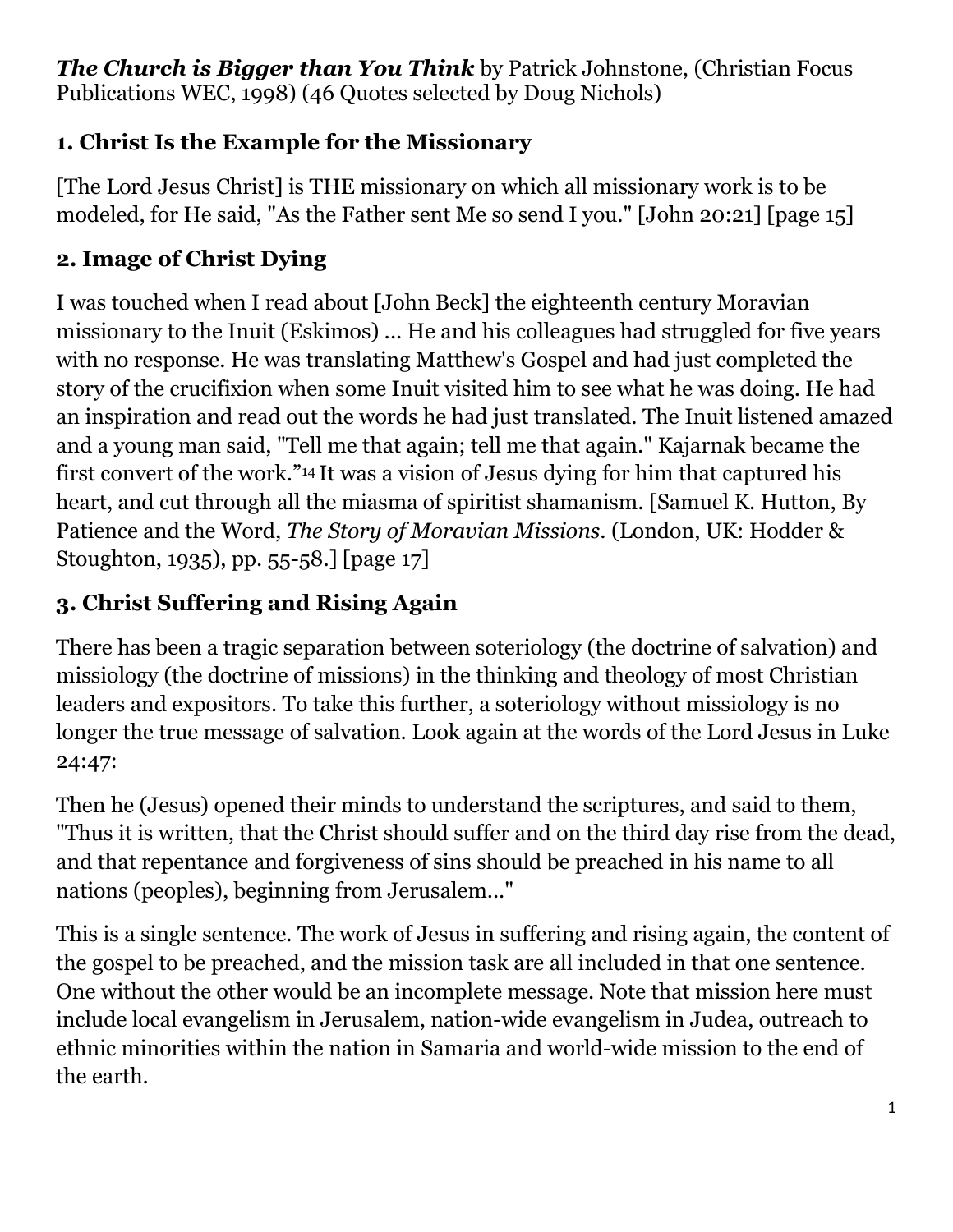The question is not whether missions is for me, or whether missions should have a part of my ministry, but rather what is my part in missions because I am a believer. Missions are not a matter of a special calling for some, but a matter of asking God for his direction in his mission now. There is a "You" shaped hole in God's kingdom. Find it and fit into it! [pages 24-25]

## **4. Mission and Missions**

Mission and missions. We need to define the two before we go further. Sadly the term "mission" has been so broadened and distorted in some Christian circles that it has lost its punch by including anything that ought to be done and lost its meaning by downplaying the spiritual and emphasizing the political and physical. Mission is God's overall plan for the redemption of humankind and for the world itself at every level (Rom 8: 18-25). Missions are the varied human initiatives to further God's mission. [page 35]

# **5. Divorced Term** *Missionary* **from Church Planting**

The ministry of apostleship was to be the growing edge of the Church, so a missionary should be one on that growing edge - planting or strengthening churches. But we have divorced the term missionary from church planting. So anyone who goes overseas with church support is therefore called a missionary. It is tragic that the link between the two is lost. Every missionary should see him or herself as part of a team which has the objective of planting or strengthening churches. [page 50]

# **6. Mission Extends and Establishes God's Kingdom**

The Kingdom of God is wherever the reign of God is being applied by the Holy Spirit in the affairs of this world and its kingdoms as well as in individual hearts. Mission is the work of extending and establishing the kingdom. [page 51]

## **7. Great Commission and Missiology Missing from Texts of Great Theologians**

It would be an interesting study to assess the coverage of the Great Commission and missiology in all similar works by major theologians. I believe the results would reveal exceptions, but in the main, the lack would be glaringly plain, and my point confirmed.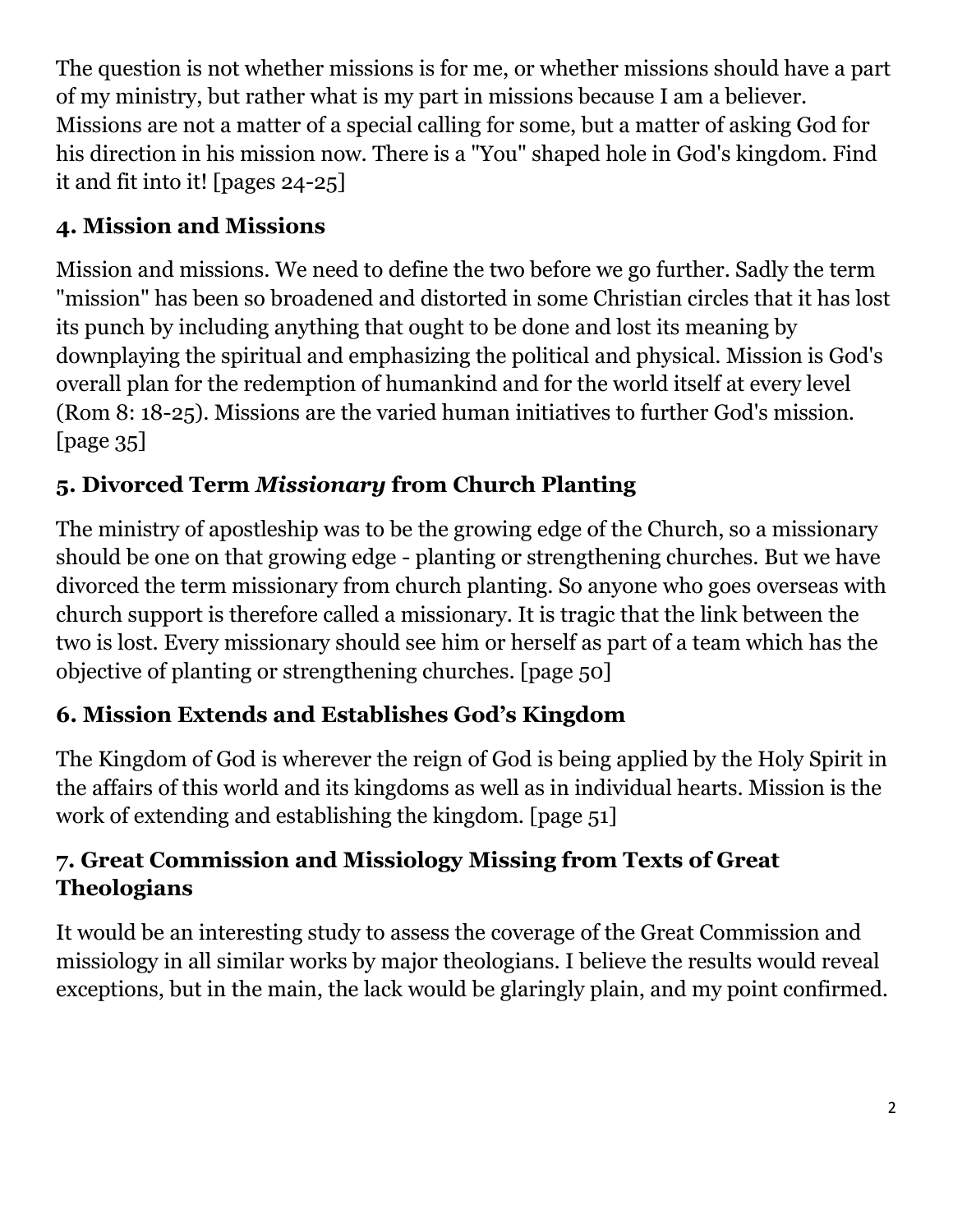Our seminaries and theological colleges often display the same attitude, and missiology is just an optional extra subject for those interested in that branch of learning. [page 59]

## **8. The Danes Evangelized India**

Oliver Cromwell, when ruling England in the Commonwealth period (1649-1660), sought to promote mission in North American colonies. Then, in the seventeenth and eighteenth centuries colonial chaplains had some impact as the Netherlands, Denmark and Britain expanded their trading empires in Asia. Though with the latter, the trading companies were usually hostile to any mission work in their territories as being detrimental to trade. Through the concern of King Frederick the small Danish territories of Tranquebar and Serampore in India became the bases for Ziegenbalg, the great Pietist missionary (1706-19), and later for William Carey in 1792 and not the extensive British domains that surrounded them. During the whole eighteenth century only one Indian from British controlled areas was baptized. [page 61]

## **9. Inward Looking Becomes Spiritual Doom**

Dissension arose over a seemingly trivial issue - the distribution of food to widows, and the accusation that the Hebrew speaking believers were favoured over the Greek speaking believers. The Church faced division over the ethnic issue but the practical reason was the issue of food for the members! Any Christian body that becomes inward looking and selfish is doomed to spiritual decline or acrimonious division for it is no longer living for the will of God. [page 64]

#### **10. Gentile Believer Issue**

The issue of how to handle the Gentile believers was only finalized about 16 years after Pentecost at the Council in Jerusalem. It was only then that the apostles began to go out to far distant lands and peoples with the Gospel. We are not told of their ministry in the Bible, but there are strong traditions that are hard to confirm that all, with the possible exception of John, died a martyr's death - Peter and Paul in Rome, Philip in Asia Minor (Turkey), Matthias in Crimea, Judas Thaddeus in Armenia, Bartholomew in Albania, Andrew in Achaia, Matthew in Persia or Ethiopia and Thomas in India. 59[Acts 15, ca. AD 48/50 W. 1. Conybeare, & 1. S. Howson, The Life and Epistles ofSt. Paul (Grand Rapids, MI: Eerdmans Publishing Co., p. 832; 1. D. Douglas, The New Bible Dictionary (London: InterVarsity Press, 1962), p. 227.] [page 65]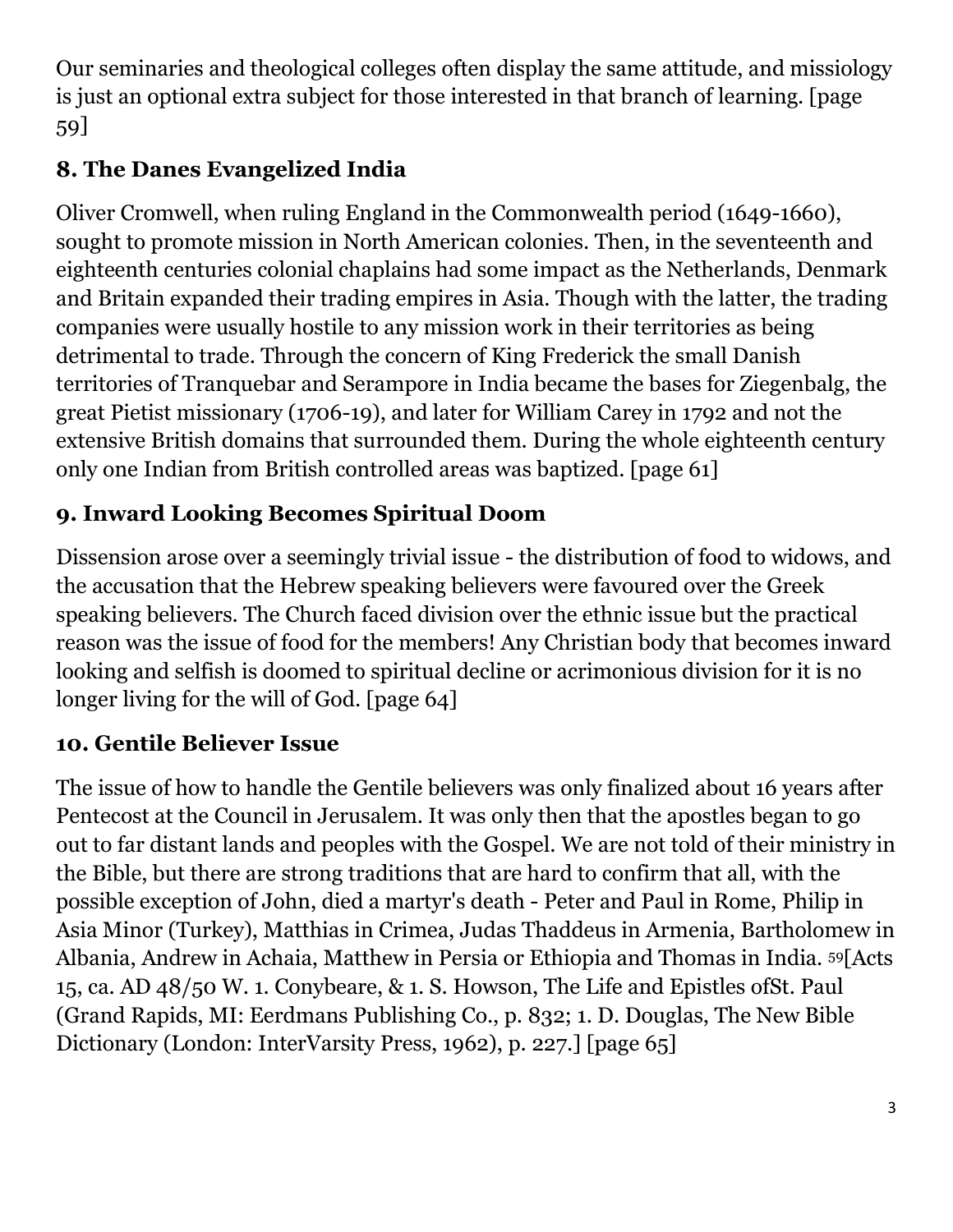#### **11. Evangelization of Generation Now Living**

I have a responsibility for the evangelization of the generation now living and I ought to throw my whole being into the achievement of this. I do not want to lose our present window of opportunity for world evangelization through my own or our collective disobedience. [page 66]

## **12. Vision and Flexibility Hallmarks of Missions**

Vision and flexibility of action are the hallmarks of the mission enterprise. Institutionalization and hierarchical leadership kill vision. Leaders within these are far more concerned at maintaining the status quo. It is the latter that prevails in the end both in visibility and in the history books. [page 69]

## **13. Control of Mission in Hands of Mission Base**

.... if the leadership of the sending churches retains the control of the overseas mission enterprise, the vision will surely suffer if there are any problems at the home base. [page 79]

## **14. Church is Growing**

There is much cause for rejoicing. The growth of the Church today is on a scale that is unique in the history of the world. The outpouring of the Spirit at the birth of the Church was world-wide in its scope and outworkings, but the numbers involved were not on the scale we have seen in increasing numbers over the past 200 years. We can expect this to happen, for what else would give the convincing proof of the victory of Jesus other than a world-wide demonstration of that victory? I would go further, I believe we are now in the time of the final ingathering before the end. During the last 10 years, more were added to the Evangelical community, through new-birth conversions and birth into evangelical families than the population on earth in that Pentecost year.

We are far closer to achieving the basic goals set out for us by the Lord Jesus in his resurrection ministry than many have given credit. We still have an enormous task, but it is a task that can be accomplished. Jesus gave us an achievable goal, and I want to demonstrate that this is so in this section. Jesus told us plainly that the world will become a most unpleasant place and evil will multiply and even apparently triumph, <sup>lo</sup> but at the same time his people will multiply and spread across the face of the earth. Everything is heading towards a climax - both evil and good. It will be high tide at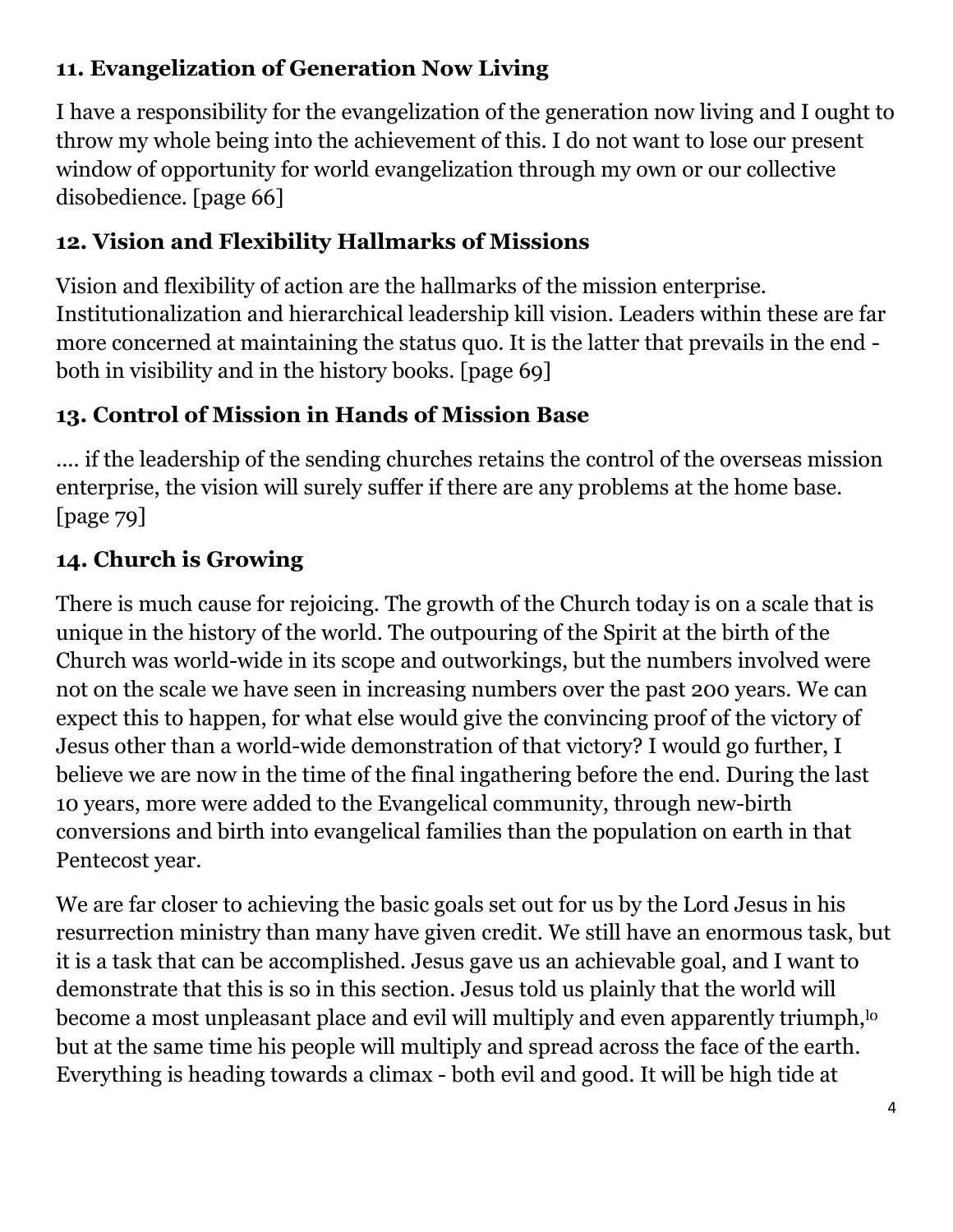midnight. The darkness will increase at that midnight hour, but that will also be the high tide of the Church as she is readied for the Bridegroom. <sup>10</sup>[Matthew 24] [page 87]

## **15. Evangelical Missions Have Growth in Times of Conflict**

The two World Wars and the marginalization of Evangelicals over this period and the dramatic decline of the Student Volunteer Movement after 1920 dealt severe blows to any development of global initiatives and extensive surveys of global need that characterized the second wave. The number of evangelical missionaries and missions steadily increased after each World War in spite of the hostile theological, social, economic and political climate. These agencies just got on with the job. [page 101]

## **16. Reach Unbelievers in Shortest Period of Time**

C.T. Studd was one of the famous Cambridge Seven who went out to China with the CIM in 1885. He was one of the strong promoters of the Student Volunteer Movement and later pioneered an unevangelized area of the Congo in Central Africa and, in the process, started a new mission, Worldwide Evangelization Crusade in 1913. Studd formulated the basic vision and wording that became the primary objective of the new agency:

To reach the remaining unevangelized peoples on earth in the shortest possible time. **[page 103]** 

## **17. Now Nearly 13,000 Different Peoples in the World**

We have listed in Genesis 11 the 70 peoples that were recorded after the Babel fiasco. No one knows how many ethno-linguistic peoples there were at the time of Christ - this is a reasonable estimate. The number of peoples has considerably increased over the last two centuries for two main reasons, the numerical increase of nation-states dividing peoples into multiple components and the migration of ethnic communities from continent to continent. We reckon that there are now nearly 13,000 distinct ethno-linguistic peoples in the countries of the world. [pages 104-105]

#### **18. Non-Western Evangelicals More Numerous**

In 1960, non-Western Evangelicals were half as numerous as Western Evangelicals. But by 2000 they will be four times more numerous, and if such growth rates continue, in the year 2010 they will be seven times more numerous. [page 110]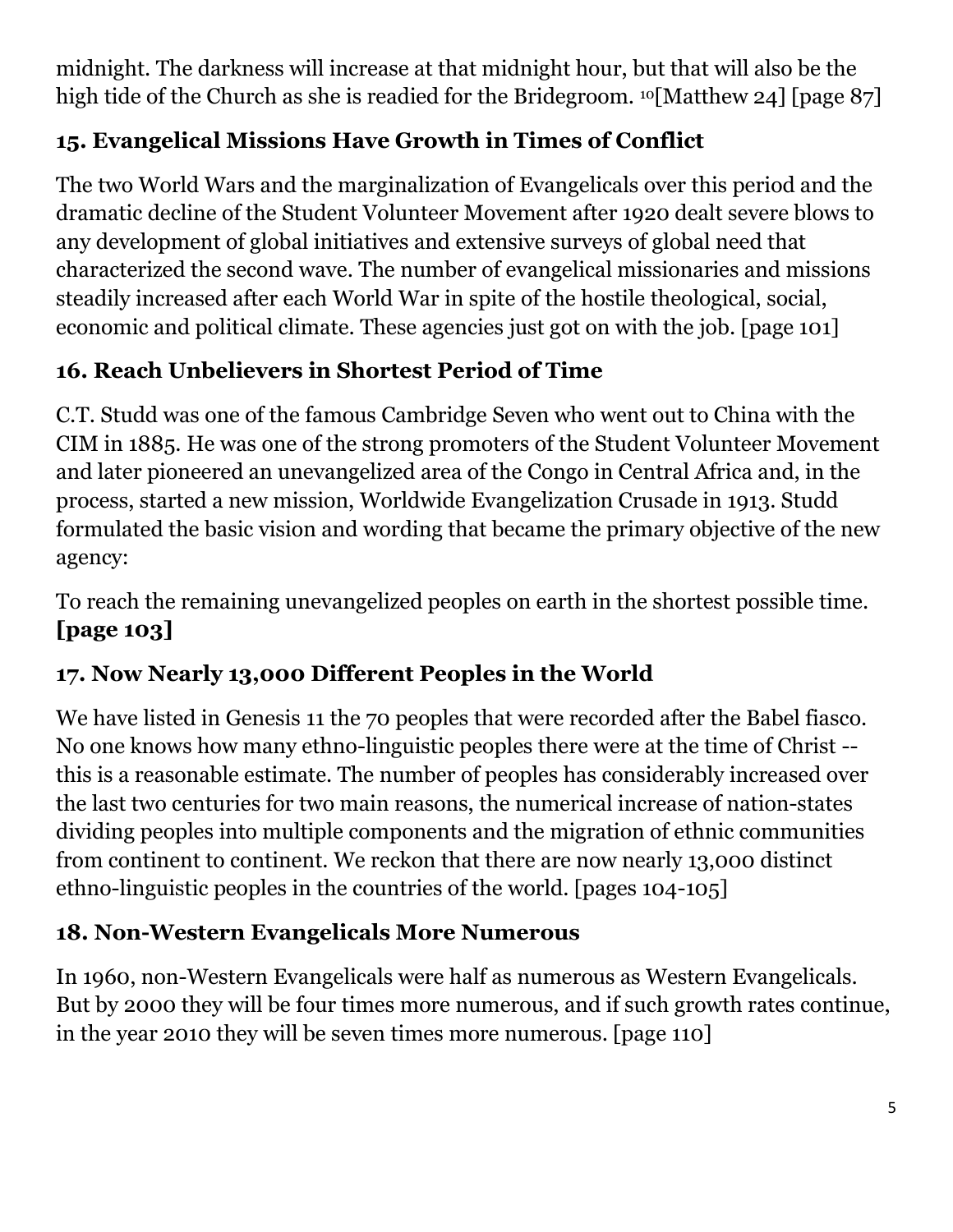#### **19. We Will See Many in Heaven Who Suffered Here on Earth**

Vietnam's war was vividly portrayed by the media. That famous photograph of a little girl burned severely by a napalm bomb running naked down the street in agony stands out in my memory. It won the photographer the Pulitzer prize in the USA, and helped turn the nation against the war. I never heard the aftermath until I read an article by Charles Colson in Christianity Today.<sup>49</sup> The little girl, Phan Thi Kim Phuc, eventually recovered from her terrible injuries and, for a time, was used by the Vietnam government in anti-American propaganda. The sequel is moving. As an adult she was led to Christ through the witness of a group of Vietnamese believers. Later while studying in Cuba she met another Vietnamese believer. They married and on their honeymoon managed to escape Communism and settle in Canada. In 1996 she laid a wreath in a veteran's service at the Vietnam War Memorial in remembrance of those Americans who had lost their lives in the very conflict where she had been so terribly scarred. They now dream of the possibility of Bible school training and Christian service.

This is just one individual caught up in the terrors of war. For most of us it is the negative image that remains etched on our memories. Yet God had a beautiful plan through it all. He is not only the God who works out his purposes on the macro scale, but also on the micro level of individuals, of me. One day from heaven we will see the many individuals, ourselves included, who suffered on earth and see that behind it all was a loving God working out his redemptive plans for us all. No one will say in that day that God was unfair or anything less than omnipotent. [Christianity Today, 3 March 1997] [page 122]

#### **20. God Uses Heathen Rulers**

In Old Testament times, God used heathen rulers to further his Kingdom. One only has to recall the Pharaoh in Moses' day, Ahasuerus in the time of Esther, Cyrus in the time of Nehemiah to see a pattern emerge. Why should it be different today? This century is replete with godless and evil men who became unwitting tools of the Almighty and were often made to look foolish in their striving after fame and power.

#### **21. Body of Christ Is Larger than We Think**

We need to recover the basic truth that the Body of Christ is larger than the sum total of congregations and denominations, and that all who are involved in any of the three structures [theological education, mission agencies, and local churches] are part of the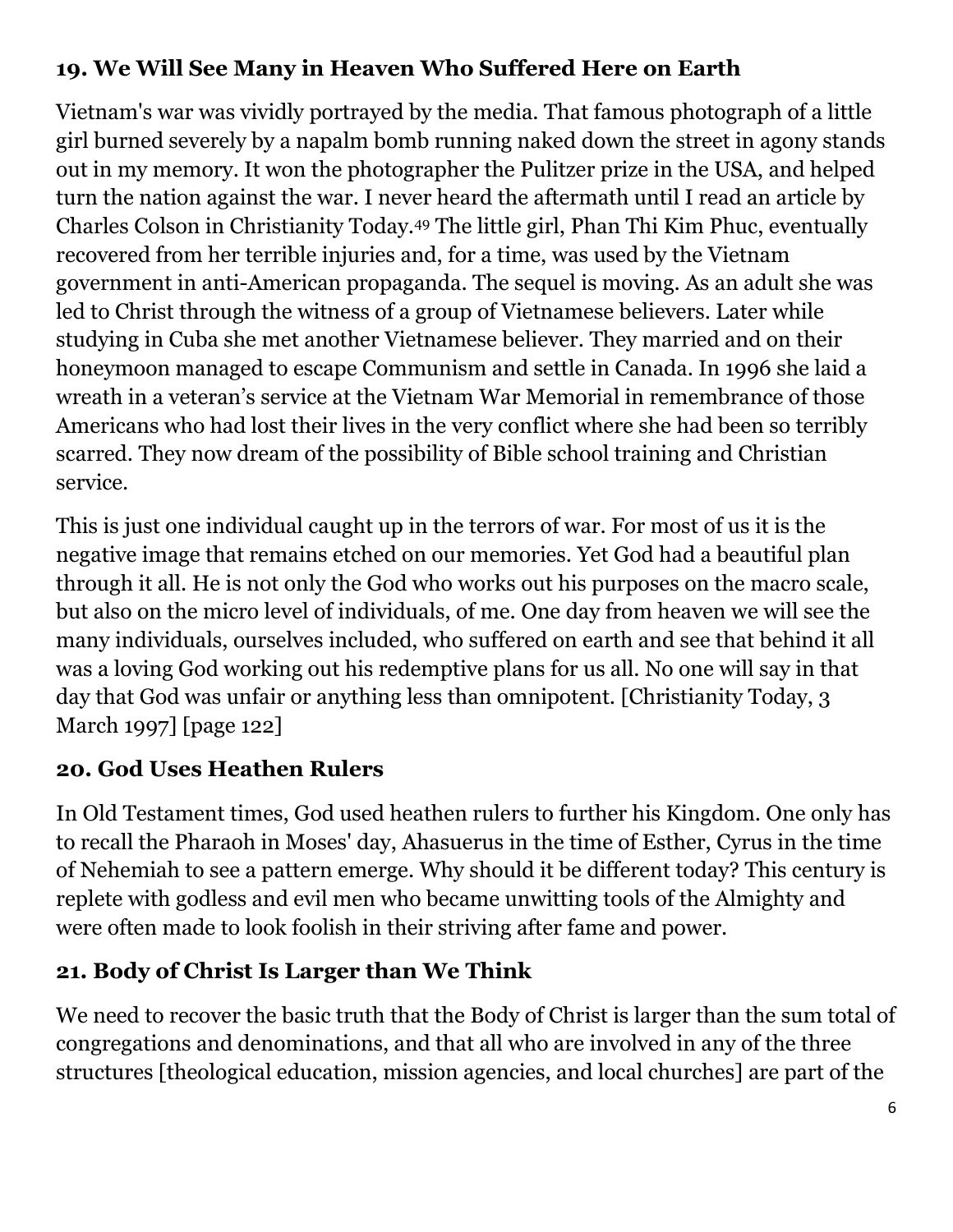Church of the Lord Jesus Christ. This requires unity in objectives, accountability in ministry and interdependence in relationships if we are to function as an effective instrument in the hand of God. Without it our overall effectiveness is crippled. [page 176]

## **22. Missiology Creates Unrest from Complacency**

David Bosch spoke of missiology in the realm of theology in this way: 31

"… missiology acts as a gadfly in the house of theology, creating unrest and resisting complacency, opposing every ecclesiastical impulse to self-preservation, every desire to stay what we are, every inclination toward provincialism and parochialism, every fragmentation of humanity into regional or ideological blocs, every exploitation of some sectors of humanity by the powerful, every religious, ideological, or cultural imperialism, and every exaltation of the self sufficiency of the individual over other people or over other parts of creation," 31[David J. Bosch, Transforming Mission: Paradigm Shifts in Theology of Mission (Maryknoll: Orbis Books, 1991), p. 496.] [page 177]

# **23. Missions Needs Freedom of Action**

In no way can an ecclesiastical structure ever manage a mission enterprise without sacrificing the freedom of action essential for the accomplishment of that vision. Mission agencies are not a temporary expedient to be tolerated for the moment, but a vital component of the Church to enable the Church to be what God intended. This is why we have to work towards a deep level of fellowship and mutual accountability for mission in the twenty-first century. [page 179]

# **24. Lone Missionaries, the Exception, Not the Rule**

What about the independent missionary? Why bother with mission agencies at all, and be free of all the red tape and controls? Gordon Olson in his book,33 *What in the World is God Doing*? gives powerful arguments to show the positives, yet expose the serious inadequacies inherent in missionaries operating independently. He himself went through his first term as an independent missionary. As we have seen, the lone ranger missionary should be the exception rather than the rule. In our mission history we have successful lone pioneers like Mary Slessor of Calabar and George Hunter of Xinjiang, but there are many more who went alone and whose ministries were, at best, mediocre and at worst disastrous for themselves as well as others. The biblical pattern is working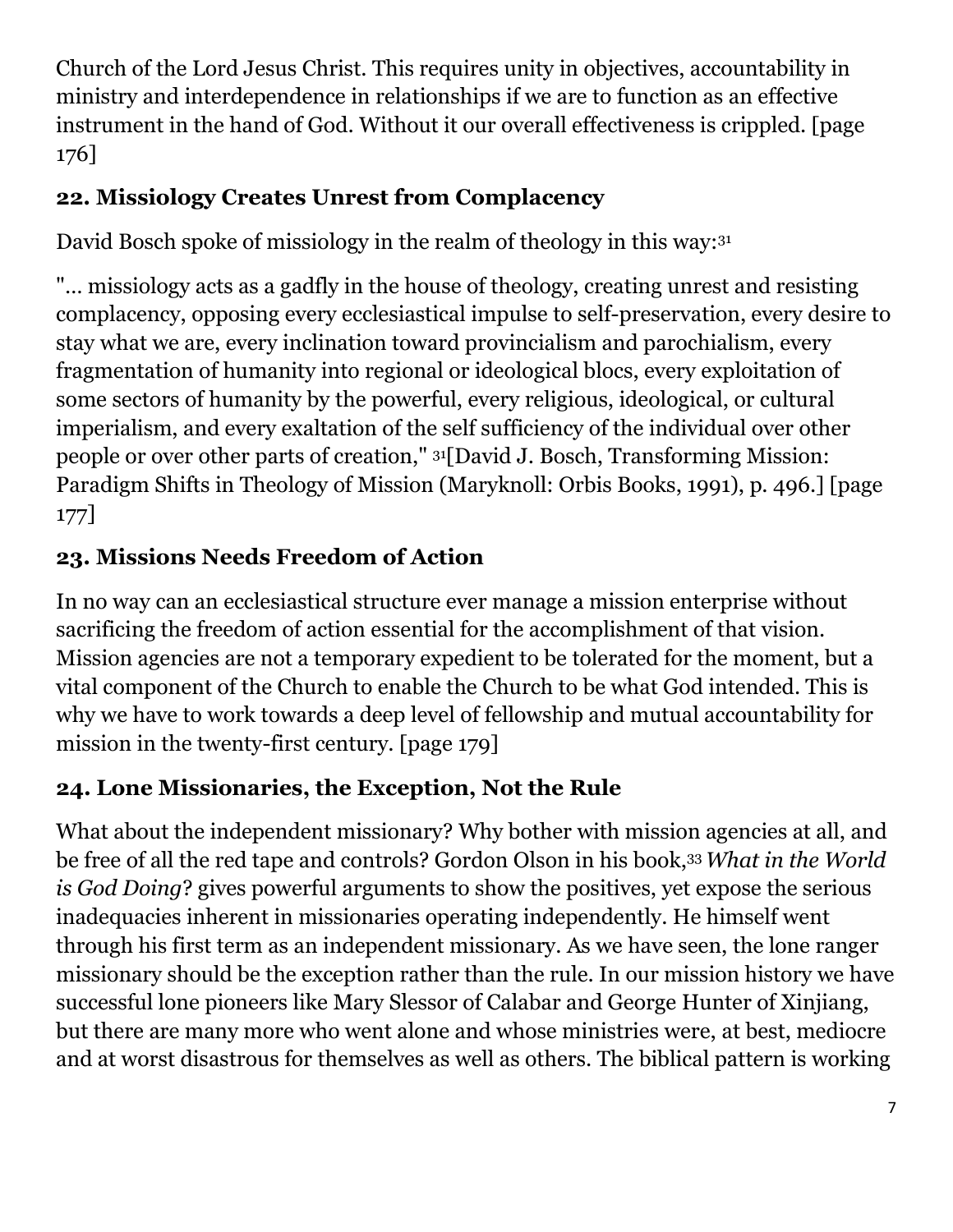as a team. The independent missionary usually lacks continuity in ministry, supervision, accountability and pastoral care on the field. There are rarely adequate safety nets in the event of sickness, calamities, moral failures, breakdown of logistical or financial support. There is no help in practicalities such as for obtaining visas, representation before the authorities, enculturalization on the field or for finding replacement workers at furlough time. In short, it is a recipe for disaster. 33[Olson 1988:255-256] [page 180]

## **25. In the West, No Missions Connections**

I would estimate that in the West 90% of all Protestant churches, as a congregation, have no direct commitment to, or involvement with, a real live missionary. Mission has become a vague concept that is so broad as to include almost any activity the church does, or if that activity is overseas, it is little more than giving to humanitarian projects or an annual donation to the denominational mission body. [pages 181-182]

## **26. Missionary Agencies Needed Structure**

After 1700 came the rise of missionary denominations like the Moravians, denominational, interdenominational, non-denominational, faith missions, directsending churches and so on.<sup>37</sup> All have their relevance for the time and culture in which they operated; all had their weaknesses and deficiencies some very serious indeed, but the gospel, or some of it, was proclaimed, and the Kingdom of God extended in spite of these. However, the principle of the need for a mission structure alongside that of congregational and denominational structures and undergirded by effective leadership training structures at home and for the emerging churches was basic to the lasting success of any of these models. The degree to which this tripartite partnership had developed to further that mission thrust determined the fruitfulness of that mission movement. 37[Lemuel Call Barnes, Two Thousand Years of Missions Before Carey (Chicago, IL: The Christian Culture Press, 1902), p. 436.] [page 184]

## **27. Whole Body of Christ Needed to Finish the Task**

Mission is a close partnering of the whole Body of Christ, not just one of its parts. One of the most significant trends today in pioneer evangelism is the paramount importance of partnerships and networks on the field between ex-patriate workers and agencies and also the emerging leadership of indigenous churches. The next step is to ensure that partnership is made even wider and involve sending churches and training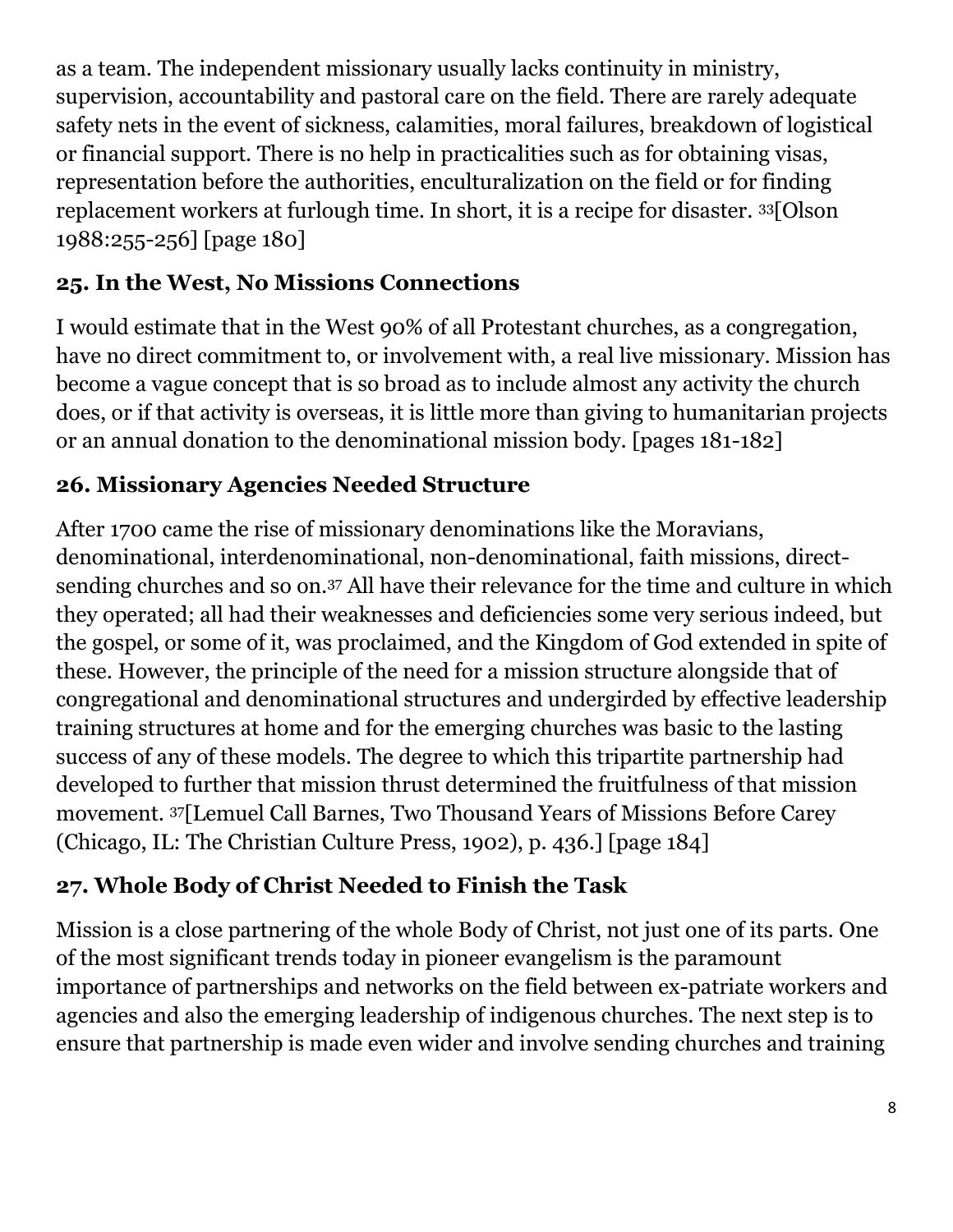structures as essential components in the whole. We are all needed if we are to finish the task. [page 190]

## **28. No One Can Go It Alone**

..should a local church send missionaries direct to the field without any partnering with mission agencies? I personally doubt it if it means ignoring the vast range of skills, advice, experience and expertise available. It is a denial of the unity of the Church in mission. No one can go it alone today; we need each other. Church planting is a team ministry - usually of the same sending or channeling body, but increasingly also multiagency or church teams too. Sadly the behavior of mission agencies has often repelled those who could have been helped, and for this agencies need to repent ... [page 198]

## **29. Research Is Vital**

We must know the facts if we are to disciple every people. Research information is therefore vital. There has been research carried on all through this century. The momentum for research on the world's peoples has accelerated over the past 20 years. We need to know who the unreached peoples are, where they live and what their evangelization status is. [page 225]

# **30. Need for Intercessory Prayer**

We must not be dazzled by the wonders of technology and think that the need for mighty intercessory prayer is obviated, the need for the cross and suffering nullified, or the value of real life acculturation and incarnation of expatriate missionaries within the culture lessened. Technology lessens our sole dependence on physical nearness and direct personal contacts, but does not lessen its value. Every people on earth must be reached with the gospel and discipled for the kingdom, but the flexibility and variety of tools and possibilities have multiplied. Let us use them where appropriate. [pages 239- 240]

## **31. Need to Work in Cities**

The great cities of the world are the key challenge for mission in the twenty-first century. We ignore the cities to our peril. The great cities of our world are the source of most of our wealth and misery, wisdom and depravity, innovations and sin. The engine for societal change is in the cities, but, if fused wisely, it could be the dynamo for the growth of the Kingdom. [page 241]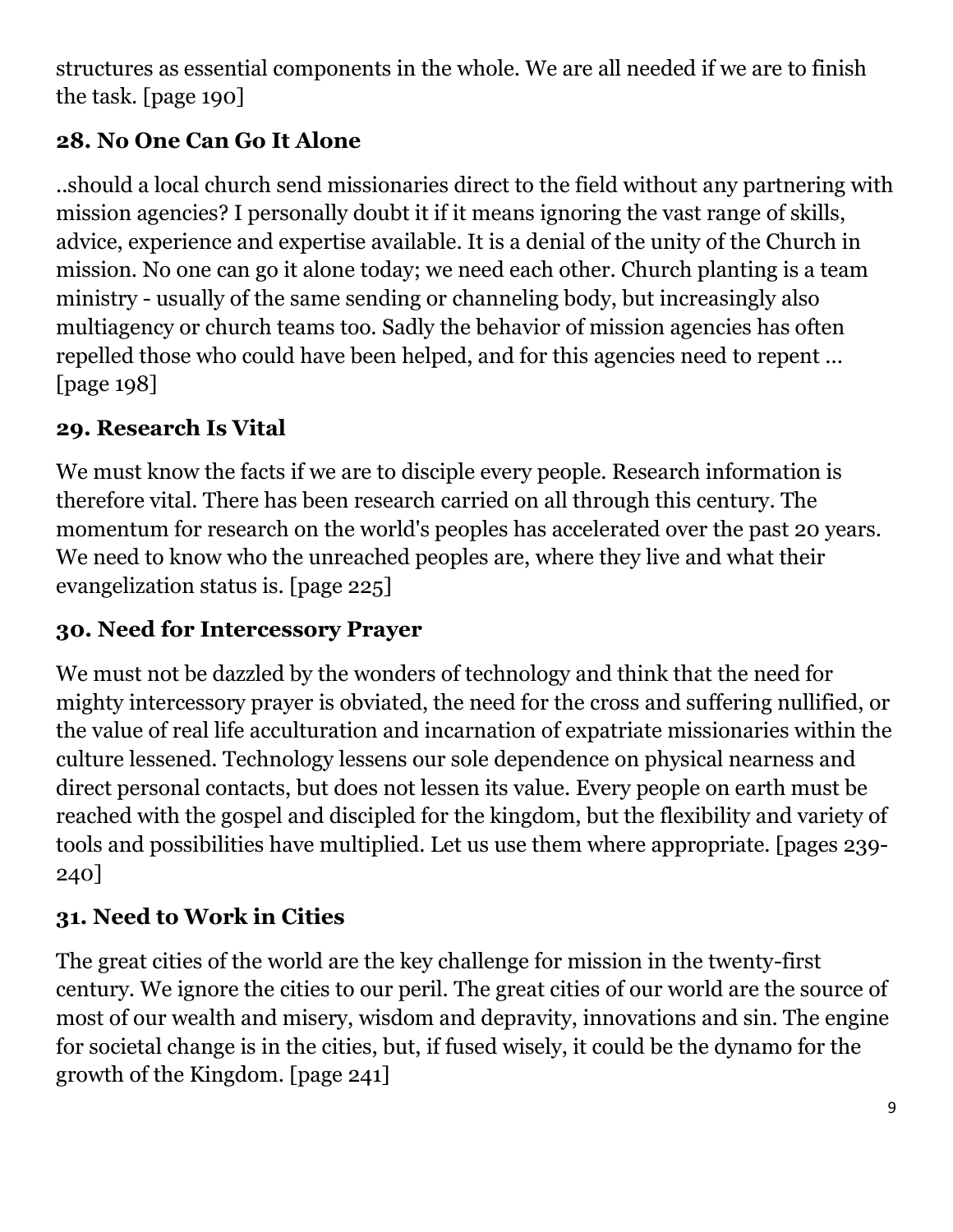#### **32. Cities More Vital to Missions Today**

Two centuries ago the world was rural, with an urbanization of 4% and only one megacity in existence - Beijing with 1,100,000?<sup>7</sup> By 1900 these had increased to 14%, 18 megacities and 2 supercities - London and New York. By 2000 these will have reached 51 % urbanized, about 20 supergiants (only one of which is in Europe or North America), 79 supercities and 433 megacities. That trend will continue so that by 2100 the number of rural inhabitants may be only 10% of the world's population. The cities are even more vital for mission strategy than they were in Paul's day. 27[Barrett1985. Barrett defines a megacity as one with 1,000,000 population, super-cities with 4,000,000 and super-giants with 10,000,000.] [pages 241-242]

## **33. Urban Challenge Is the Future**

Pioneer missions in the twentieth century have been characterized by the need to reach unreached peoples; a process within sight of conclusion. The twenty-first century will be characterized by the need for pioneer missions in the great cities of the world - a much more complex and multi-layered kaleidoscope of needs. Mission frontiers in the twentieth century were perceived as rural, but we must switch our thinking to the urban challenge as the frontier of the future. [page 242]

## **34. Migration of Rural People to Megacities**

'" .the massive migration of rural people in the developing world is steadily increasing the number of megacities. This trend must be reversed by far more attention and resources being directed to the evangelization of the cities. The glamour and romanticism associated with the jungles, mountains, deserts and remote islands seem like "real" mission work to the home constituency, but living in a concrete jungle, or squalid slum is far less attractive, and undesirable as a place of ministry. The developing world had 55% of the megacities of the world in 1980, but by 2050 this will have risen to 81 % of the cities.... [page 243]

#### **35. Urban Poor Most Receptive**

There has been a tendency for Western missionaries to miss the importance of the massive urbanization now taking place. Most of those migrating to the cities have been driven by economic necessity from their impoverished rural homes to poverty often greater than that which they left. A vast, receptive, desperate, barely surviving people need help, and the Christians are not there to offer hope with a vital spiritual message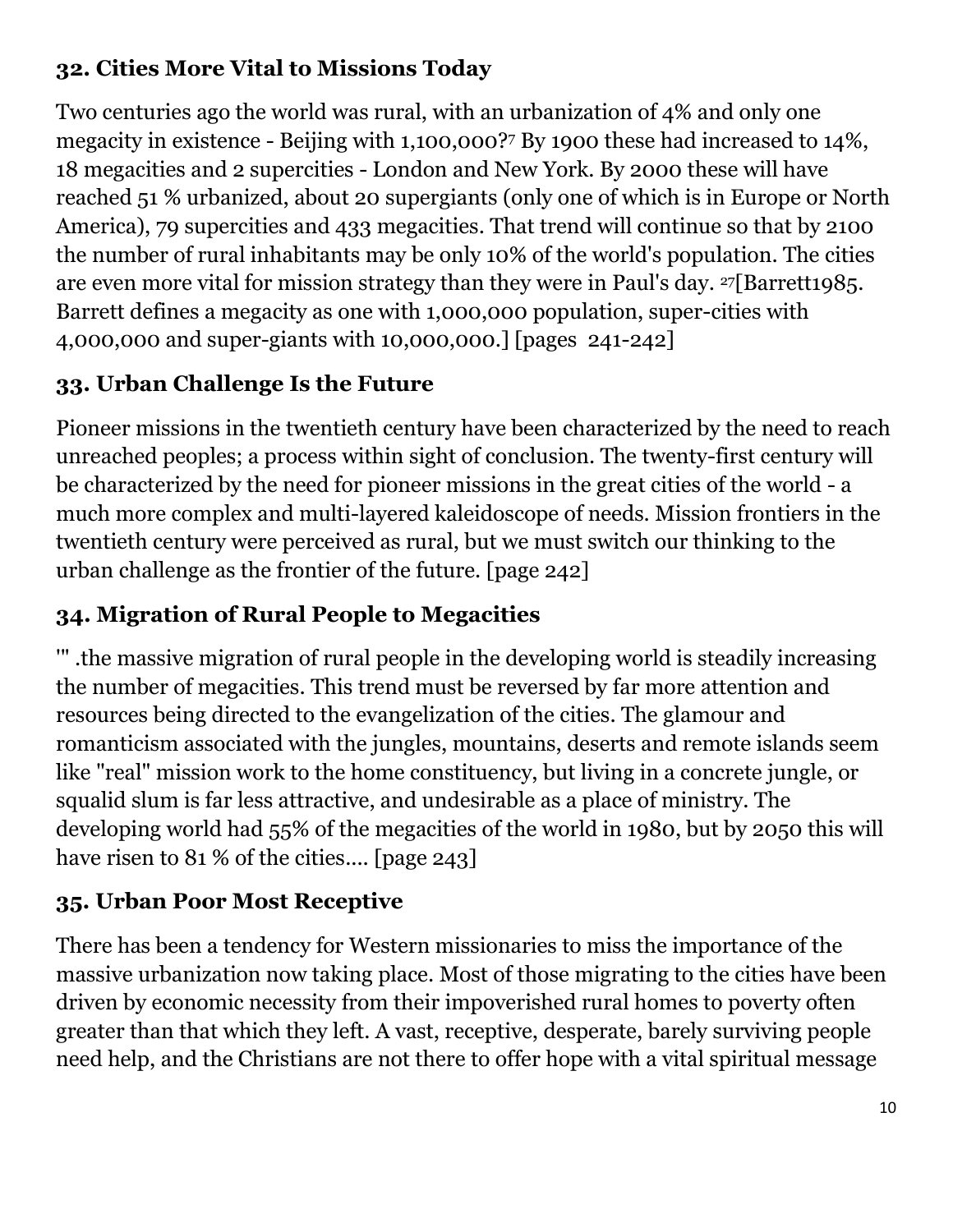and a future as an alternative community. In the past, middle and upper classes were often targeted, and most of the churches were planted among these upwardly mobile people. The theory was that as these movers and shakers came to Jesus, the gospel would trickle down to the poorer people.<sup>30</sup> It rarely happened. Wealthy Chinese Christians in Bangkok, Thailand, or prosperous Ghanaian Christians in Accra were no more willing to welcome poor urban migrants into their churches than middle class Victorian Methodists welcomed the converts from William Booth's labours among the down-and-outs of London a century before.

The urban poor are the most receptive, but also the most under-evangelized. It is strategic to reach them, for the gospel has an uplifting effect when the gospel takes hold of individuals and communities. The great people movements into the kingdom have started among the poor. This was true from the time of Acts,<sup>31</sup> in the Roman Empire, the people movements in India and Pakistan over the past two centuries, the turning to God through the Pentecostal movement in Latin America, and so on. The pattern has generally been first the outcasts and the downtrodden, but this has percolated up through society until eventually impacting the structures of society. The cutting edge and spirituality of the Church is often blunted when the rich and powerful become Christians! [<sup>30</sup> Viv Grigg, The Cry of the Urban Poor; Reaching the slums of today's Megacities (Monrovia, CA: MARC Publications, 1992), p. 14] 31[1 Corinthians 1:26-29. Here Paul shows that the Corinthian church was made up of a majority of uneducated, low class, 'foolish' and despised.] [page 244]

#### **36. Salvation Message and Social Initiatives Hand-in-hand**

In the twenty-first century the agonizing social evils in society will have to be faced as an essential component of mission, and not just the proclamation of personal salvation.

Great evangelical awakenings in the past have been accompanied by a multiplicity of evangelical social initiatives that transformed conditions of the less privileged of society. This was especially true in the wake of the eighteenth century revival of the Wesleys and Whitefield and of the Great Awakening in the mid-nineteenth century. The whole legal system was overhauled, prisons reformed, slavery banned, the poor children protected, universal education promoted and workers' rights established. The major factor for introducing these improvements in Europe and North America was the social consciousness of Evangelicals. Missionaries in the last century strongly emphasized education, social reforms and bringing health programs to Western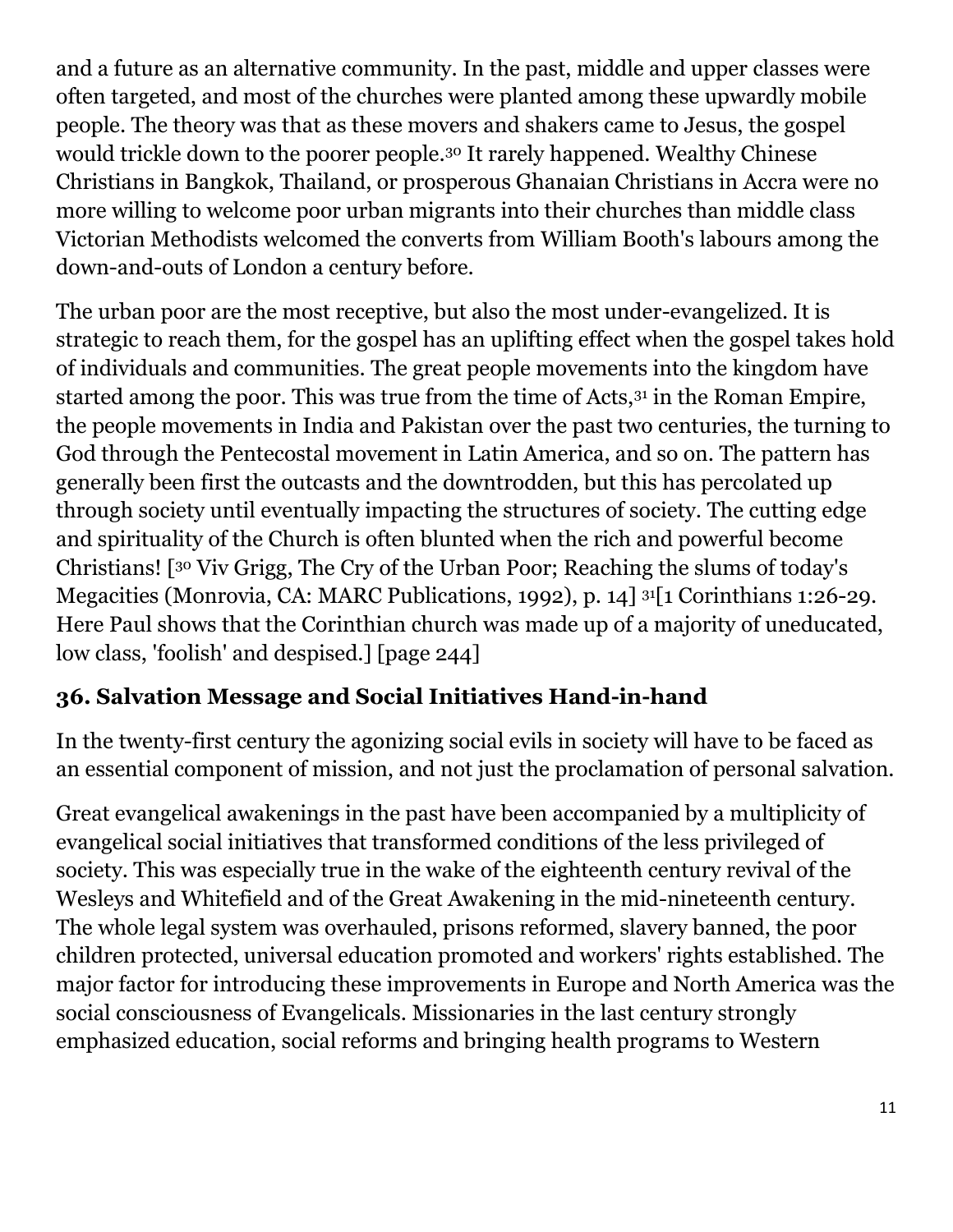colonial territories as an essential component of bringing the gospel message. [page 249]

## **37. Evil Also in Human Structures**

Evil is not only in the human heart but also in human structures ... The mission of the Church includes both the proclamation of the Gospel and its demonstration. We must therefore evangelize, respond to human need and press for social transformation. [page 251]

# **38. Malaria Prevention**

In 1996 over 3 million died of [malaria] including one million children. It is estimated that the incidence of malaria will double between 1994 and 2010. This gives us two great challenges are we willing to take the risk for the Lord Jesus to serve him in a malaria-prone climate, and are we willing to be part of the solution in preventing the disease or alleviating the lot of those who are afflicted? [page 256]

## **39. Cancer Deaths**

At present in the Western World one in every three deaths is caused by cancer. By 2010 this will rise to one in two. The uneven geographical incidence of the cancers point to diet, pollution and nuclear radiation as significant causes. It is astonishing that the powerful tobacco companies are making such efforts to export their deadly products to the less-developed nations as resistance to them in the West increases. Our world faces pollution and ecological disaster on an increasing scale, and this will be reflected in the incidence of cancer and other diseases. Efforts to control ecological degradation will be the least in the poorer and developing countries~ the very areas that are also more likely to be spiritually needy. [page 256]

## **40. New Pandemics**

In the fourteenth century the Black Death or bubonic plague killed possibly 40 million people which was nearly a third of the population of Europe and Asia. Cholera killed millions in Asia in the nineteenth century, and influenza 18 million in 18 months in 1919-20. Could we see terrible new pandemics that decimate populations again? Maybe.<sup>46</sup> [ A recent book written by Laurie Garrett became a best seller with its evocative title: The Coming Plague: Newly emerging diseases in a world out of balance.] [page 256]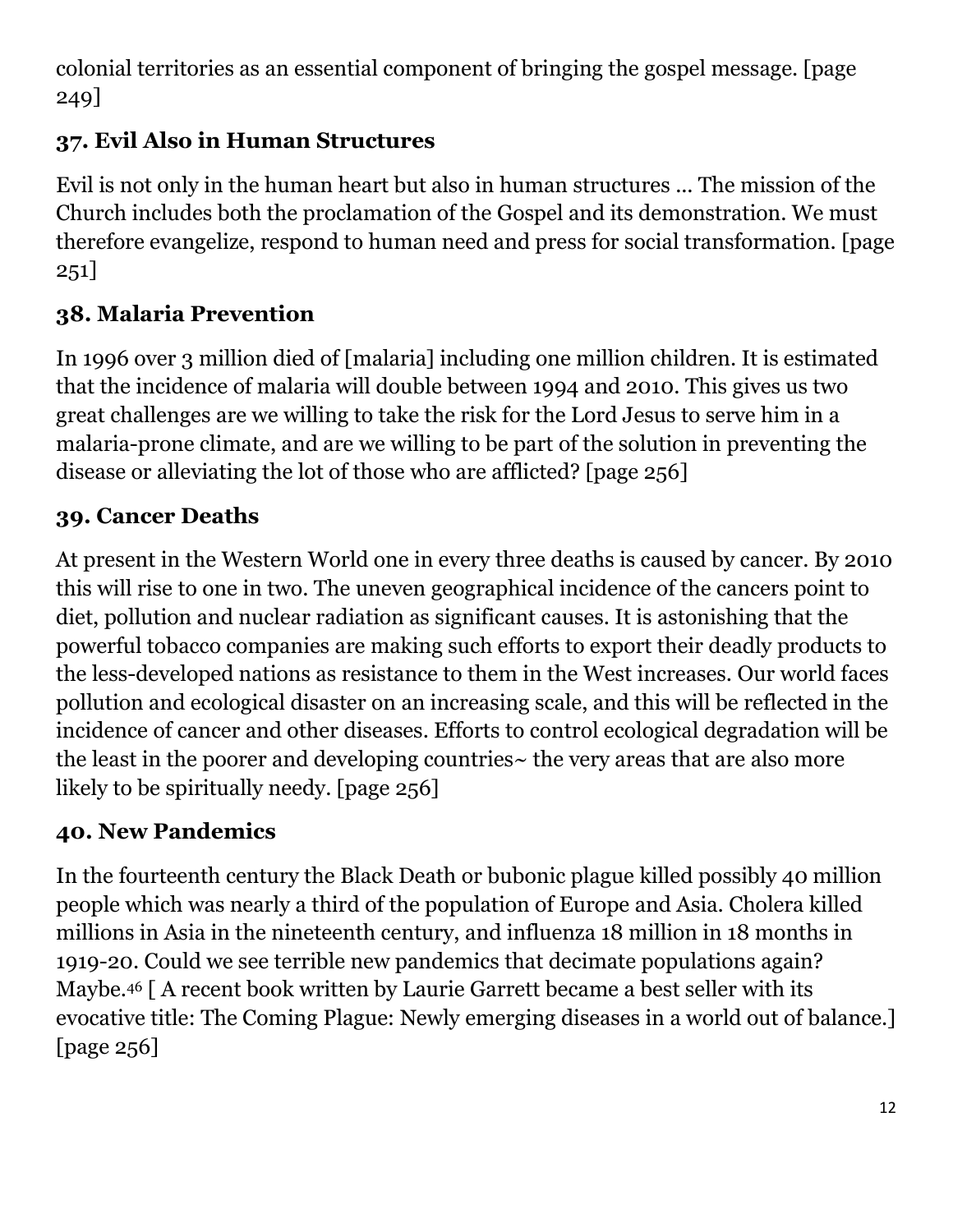#### **41. AIDS Numbers Far From Correct**

Accurate figures [of AIDS] are hard to come by--firstly because many countries have passed laws banning compulsory testing for the virus because of this emotive reaction- secondly, in many countries the social stigma of admitting to having the virus leads to official silence, and-- thirdly many of the worst afflicted countries cannot afford either the finance to test victims or to provide any medical care for them. A low estimate for 1996 was 30 million carrying the virus, 10 million with the AIDS disease, and 6.5 million already dead from the disease. About 25% of all deaths are of children infected with the disease at birth. It is estimated that there were 1,500,000 deaths attributable to AIDS in 1996, and 2,300,000 in 1997 - one can only speculate how many more died, the real cause not divulged or known. [page 257]

## **42. AIDS Is Decimating Africa**

Africa has seen the worst incidence of AIDS with nearly 20 million known to be infected with the virus in 1996. Officially, countries such as Botswana, Zimbabwe, Malawi, Zambia and Uganda are reckoned to have had 12-18% of their populations that were mv+ in 1996. The unofficial figure is likely to be higher. Only in Uganda has the incidence started to decline because of the government campaign against AIDS and the efforts of Christians in promoting the only way to eliminate the disease, i.e. total abstinence from sexual activity outside marriage, and total faithfulness in it. In Malawi 6 people an hour die of AIDS, which is over 50,000 a year. The economic devastation is horrific with deaths most prevalent among the most economically active part of the population and with an expected 10 million AIDS orphans in Africa by the year 2000. [page 258]

## **43. Future Biblical Christianity Bright**

Christendom is doomed, but the future of biblical Christianity is bright. It is taking us a long time to perceive this. We need to stop mourning the decline of Christianity in Europe and many parts of the West, and realize that the coming of Christianity did not convert Europe, but "baptized" the paganism that still has to be adequately confronted with the claims of Christ. The Europe of today has reverted to attitudes that prevailed in the time of the early Church. Europe's secularism, unashamed sinfulness, infatuation with neo-Hinduist New Age thinking and occultism needs to be confronted once more, as in the first centuries of the Church, by a Christianity unafraid to love and win those who persecute it. [page 263]